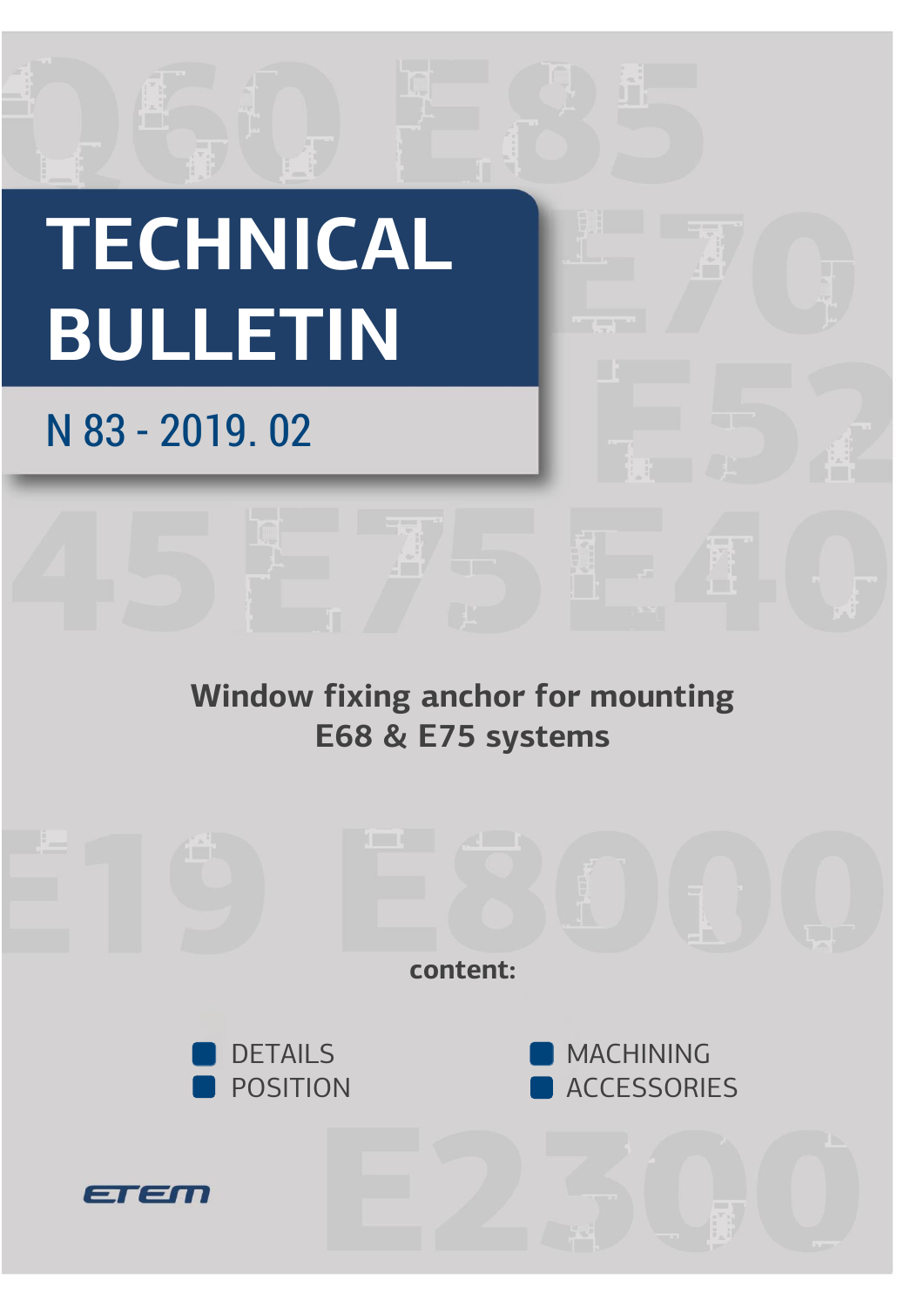ທ

 $\begin{array}{c|c|c|c|c|c} \hline \text{3} & \text{4} & \text{5} & \text{6} & \text{6} & \text{6} \ \hline \text{4} & \text{5} & \text{6} & \text{6} & \text{6} & \text{6} \ \hline \text{5} & \text{6} & \text{6} & \text{6} & \text{6} & \text{6} \ \hline \text{6} & \text{6} & \text{6} & \text{6} & \text{6} & \text{6} & \text{6} \ \hline \text{7} & \text{8} & \text{8} & \text{8} & \text{8} & \text{8} & \text$ 



9 + /

E2357



 $\cancel{\times}$ 

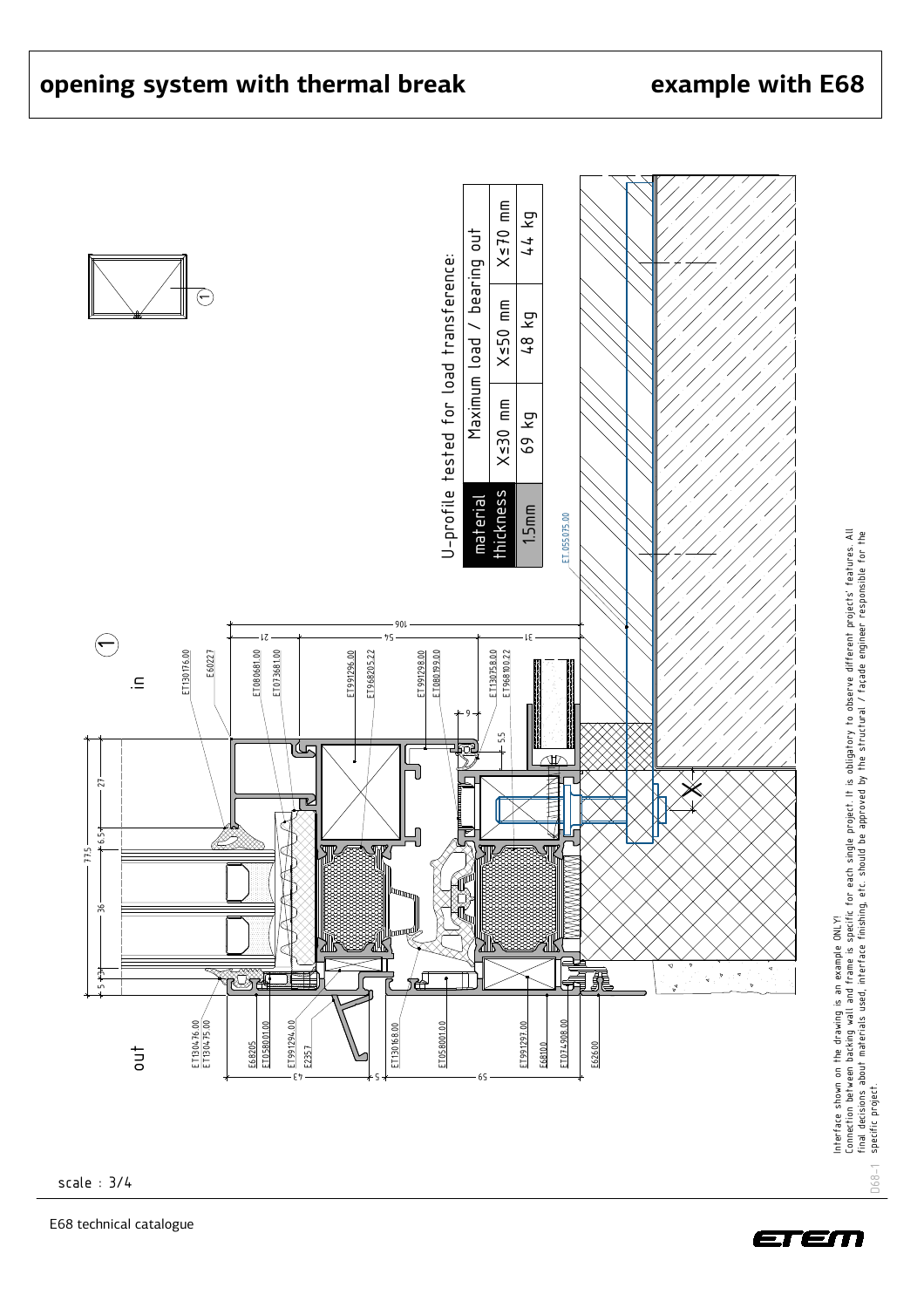### Position of anchor



U-profile tested for load transference:

| material | Maximum load / bearing out |                |                |  |  |
|----------|----------------------------|----------------|----------------|--|--|
|          | thickness X≤30 mm          | $X \leq 50$ mm | $X \leq 70$ mm |  |  |
| $1.5$ mm | $69$ $kg$                  | 48 kg          | 44 kg          |  |  |







E68 technical catalogue



D68-2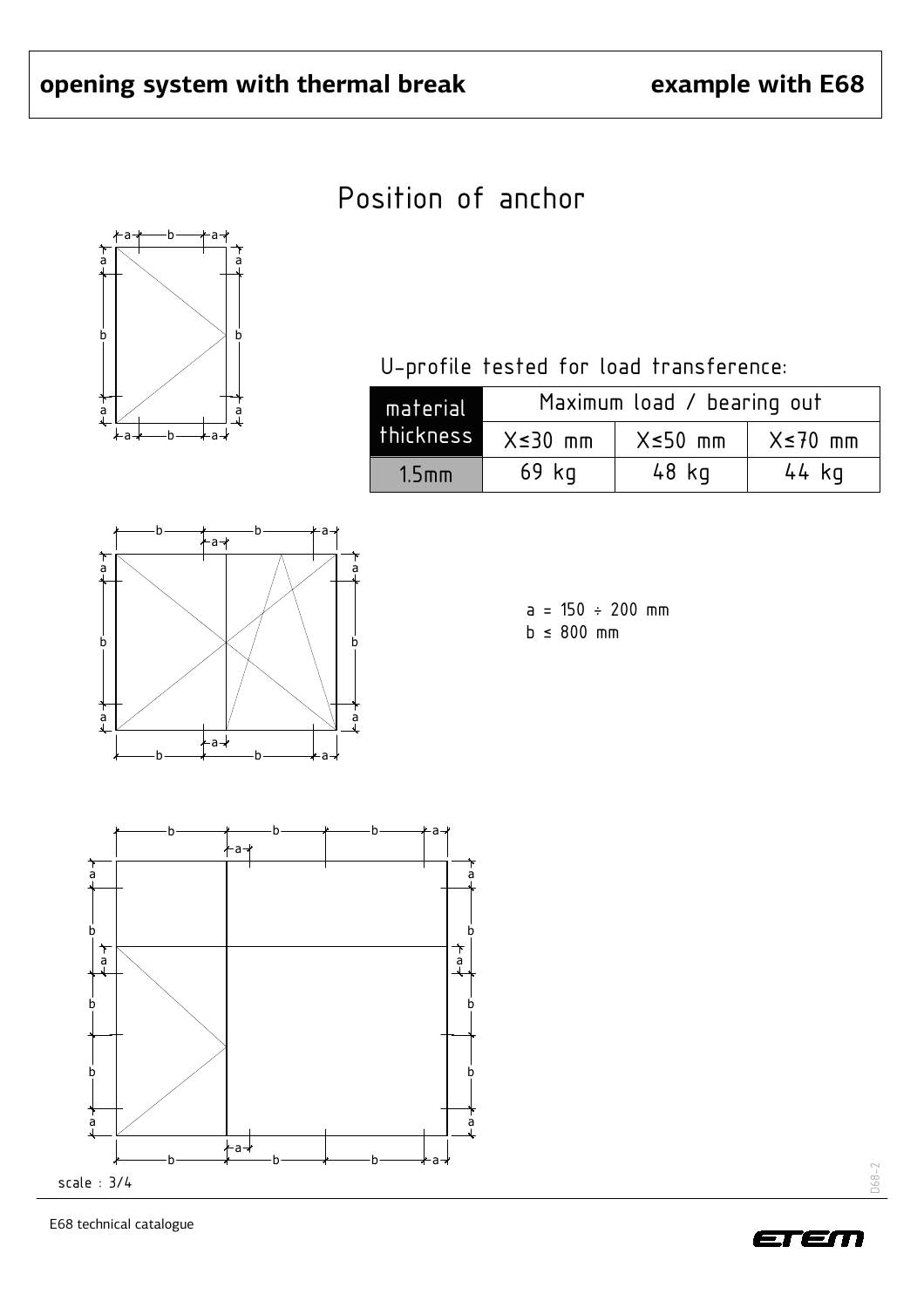#### **opening system with thermal break**

#### **example with E68**



E68 technical catalogue